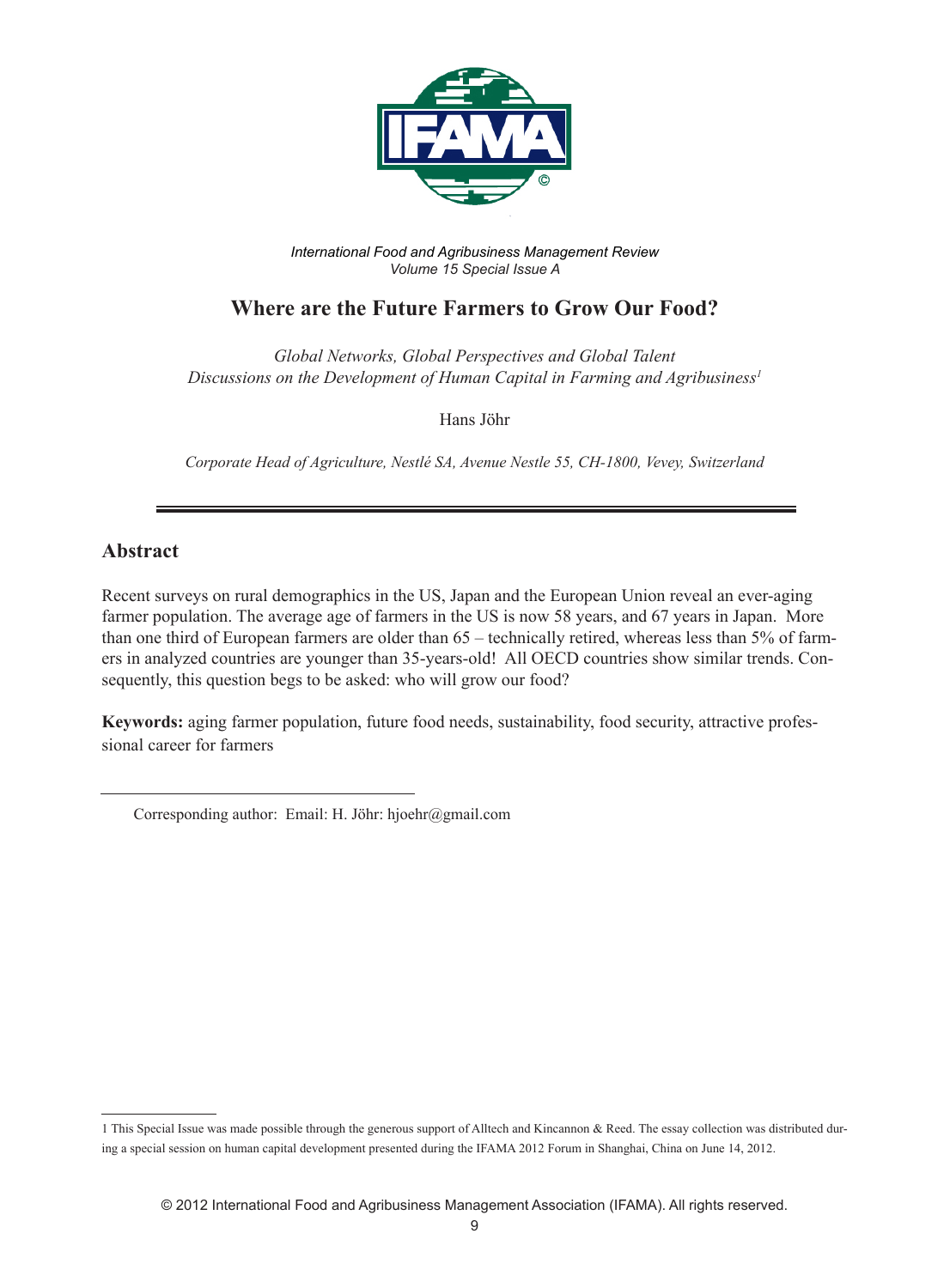## **Introduction**

Demographic projections for 2030 bring to the forefront an urgency of how we will feed 8.2 billion people – an ever-growing urban population in the context of resource scarcity – primarily water, while we also have to implement sustainable production practices and methods in agriculture, immediately, to cope with expected food demand.

## *Who Assumes this Extraordinary Challenge?*

Recent surveys on rural demographics in the US, Japan and the European Union reveal an ever-aging farmer population. The average age of farmers in the US is now 58 years, and 67 years in Japan. More than one third of European farmers are older than 65 - technically retired, whereas less than 5% of farmers in analyzed countries are younger than 35-years-old! All OECD<sup>2</sup> countries show similar trends. Consequently, this question begs to be asked: who will grow our food?

Keeping young, talented people in rural communities once they have the choice and possibility to leave, seems to be a lost bet. This is a phenomenon that has continued for decades if not centuries. The current trend is similar in emerging countries – Brazil and India report a shortage of farm labor, even with a tangible increase in salaries. Likewise, many developing countries suffer the same singularity: a massive brain drain in rural areas. Yet, most of us still have food available every single day at a very cheap cost.

Agricultural production systems and methods have been refined over the decades through a blend of technologies, mechanization, genetics, knowledge and continuous training of farmers. However, obtaining the necessary skills, competencies and know-how to run commercial farming operations have changed tremendously in complexity and content as well as at a speed never experienced. To keep pace with such new and ever-changing logistical demands requires talented and intelligent minds. But do we now stand at a crossroad where the needs and requirements do not match the human resources available today? Or does agriculture need to become more attractive in order to allure and retain those with capable minds?

Farming is about business, not romance, and it must become an attractive life-choice profession for farmers, smallholders and larger commercial producers alike. The economic and social attractiveness of farming are implicitly the main pillars of such choices. Sustainable intensification of farming systems without polluting, wasting and destroying natural resources, may offer one answer to farming's future by providing an appealing income and social recognition. Nonetheless, new production systems on sustainable agriculture are much more knowledge intensive. Farmers need to learn how to handle additional technologies, management methods, risk avoidance plans, financial literacy and environment protection practices, to list just a few.

Achieving the objectives of increased food production and food accessibility, and at the same time taking care of natural resources, requires appropriate knowledge, local know-how, expertise and long-term experience.

Farmers in OECD and some emerging countries generally have access to formal practical and theoretical training; apprenticeship or higher agricultural education is provided by public institutions or private organizations and enterprises. But in most emerging and developing countries, hundreds of millions of smallholder farmers do not have training or education at all, or even dispose of basic necessary know how to run their farm. They work on their land by default, not by choice. Although a large percentage of affluent urban consumers rely on their production, e.g. coffee and cocoa and, consequently, on minimum skills to handle food safety and quality assurance aspects at farm level, they remain totally unaware of the realities in which smallholders operate.

Empowering smallholder farmers in order to increase productivity requires providing access to training, markets and financing in order to raise incomes to build prosperous farming communities. The smallholder

<sup>2</sup> Organization for Economic Cooperation and Development is dedicated to promoting policies that improve the economic and social well-being of people around the world. www.oecd.org/

<sup>© 2012</sup> International Food and Agribusiness Management Association (IFAMA). All rights reserved.